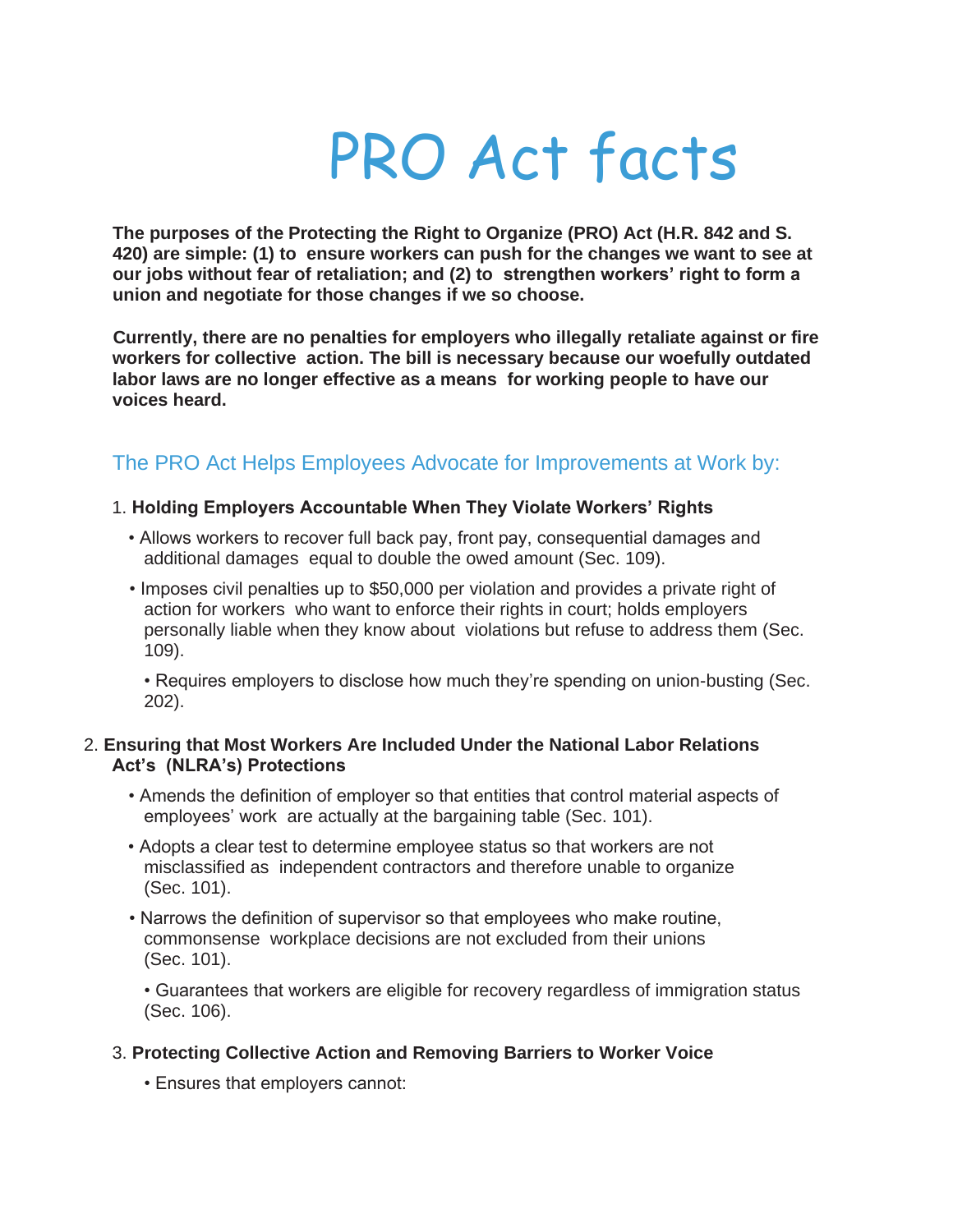• Fire and permanently replace workers who are on strike (Sec. 104).

• Lock out, suspend or withhold work from employees to stop them from striking (Sec. 104). • Tell employees that they are independent contractors when they are actually employees (Sec. 104). • Force employees to attend anti-union messaging meetings (Sec. 104).

• Change work conditions, pay or benefits while negotiating a union contract (Sec. 104). • Force employees to waive their right to collective and class legal action (Sec. 104). • Prohibit employees from using work computers for collective action (Sec. 104).

- Empowers employees to stand in solidarity with other workers through efforts like picketing, striking or boycotting (Sec. 104).
	- Protects strikes of any duration, scope or frequency (Sec. 110).
- Requires employers to notify each new employee of their rights under the NLRA and to post those rights in the workplace (Sec. 104).
- Allows unions to collect fees to cover the expenses of collective bargaining, regardless of state "right to work" laws (Sec. 111).

# 4. **Strengthening Employees' Bargaining Rights**

- Adopts new procedures to make sure unions can reach a first contract. And requires:
	- Collective bargaining to begin within 10 days of the certified union's request to do so. • Mediation if no contract is reached within 90 days.
- Mandatory arbitration of a two-year contract if no contract is reached through mediation (Sec. 104).

# 5. **Modernizing the Union Election and Enforcement Processes**

• Requires employers to provide contact information for all relevant employees before the union elections take place (Sec. 104) and allows union elections to take place by mail, electronically, or at a convenient location (Sec. 105).

• Keeps employers from intervening in administrative hearings on union representation (Sec. 105). • Ensures workers can form commonsense bargaining units (Sec. 105).

- Requires the National Labor Relations Board (NLRB) to order the employer to bargain if the union wins the election, or if the employer interferes with the election and a majority of employees have already designated the union as their desired bargaining representative (Sec. 105).
	- Ensures new elections do not take place if:
		- The union and employer are still bargaining.
		- The employer voluntarily recognized the union.
		- The union and successor employer are just starting to bargain.
		- The time window for filing a petition has closed (Sec. 105).

• Pauses union elections when unfair labor practice charges are filed (Sec. 105).